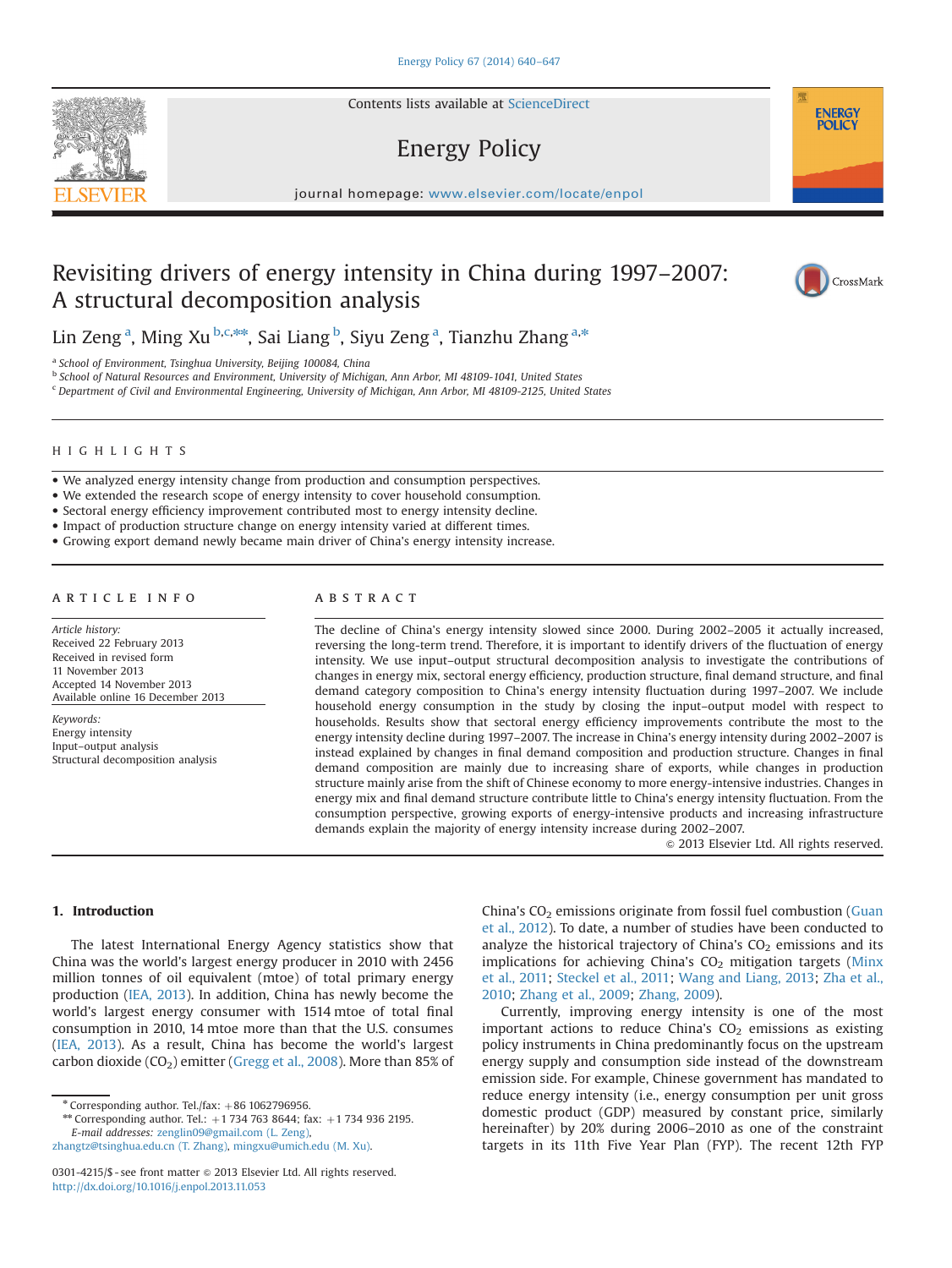(2011–2015) continues to mandate a 16% reduction of energy intensity.

China has experienced a dramatic decline in energy intensity from the onset of economic reform in the late 1970s until 2002. However, the energy intensity increased strikingly during 2003– 2005 and declined slightly in 2006 [\(Liao et al., 2007;](#page-7-0) [Wu, 2012\)](#page-7-0). Analyzing driving forces of this energy intensity fluctuation can provide foundations for identifying the emphasis of China's energy and climate policy-making, which have been investigated by a number of decomposition studies [\(Huang, 1993](#page-6-0); [Lin and Polenske,](#page-7-0) [1995](#page-7-0); [Sinton and Levine, 1994](#page-7-0); [Sun, 1998](#page-7-0); [Zhang, 2003](#page-7-0); [Zhao et al.,](#page-7-0) [2010\)](#page-7-0). Technological change is regarded as the dominant contributor to China's energy intensity decline, while there is disagreement on the role of production structure change. Most of previous studies applied the index decompositions analysis (IDA) model to decompose the energy intensity changes from production perspective. Although it is flexible in formulation and has a relatively lower data requirement, the IDA method covers only the direct effect, ignoring the effects of the indirect energy demand and final demand (also named from consumption perspective). Meanwhile, IDA studies are normally for a sector of energy consumption, such as industry or transportation instead of the whole economy [\(Su](#page-7-0) [and Ang, 2012b](#page-7-0)).

Several structural decomposition analysis (SDA) approaches have also been conducted to investigate China's energy intensity changes. The SDA model is based on input–output tables (IOTs) and could distinguish between a range of technological and structural effects that are impossible in the IDA model ([Ma and](#page-7-0) [Stern, 2008\)](#page-7-0). In particular, SDA model can shape socio-economic drivers from both production and final demand perspectives.

[Garbaccio et al. \(1999\)](#page-6-0) studied China's energy intensity decline during 1987–1992, disaggregating the economy into 29 sectors. Their main conclusion was that technical change within sectors accounted for most of the decline in energy intensity while structural change actually increased energy intensity. [Chai et al.](#page-6-0) [\(2009\)](#page-6-0) decomposed China's energy intensity change during 1992– 2004 into error factors, technology change, and final demand structure change according to the 30-sector hybrid energy IOTs. They pointed out that China's energy intensity was also sensitive to final demand structure change during 1992–1997. [Fan and Xia](#page-6-0) [\(2012\)](#page-6-0) used a SDA based on 44-sector physical-monetary mixed energy IOTs to explore driving forces of China's energy intensity changes during 1987–2007. Five decomposed factors in their study were energy input coefficient, technology coefficient, final demand structure by product, final demand by category, and final energy consumption coefficient. They found out that industry structure and technology improvements have major influences on energy intensity changes. The two-polar decomposition method was used in their study, which is not an ideal decomposition [\(Su and Ang,](#page-7-0) [2012b\)](#page-7-0). Furthermore, in existing SDA studies, sectors are highly aggregated to reveal sectoral detail of economic structure. This disadvantage limits effective policy decisions at sectoral or product scale.

With these limitations in mind, in order to provide an in-depth understanding of the driving forces of China's energy intensity fluctuation during 1997–2007, we carry out an ideal SDA applying the full D&L method proposed by [Dietzenbacher and Los \(1998\).](#page-6-0) By closing basic monetary input–output tables with respect to households, changes of aggregate energy intensity (i.e., covers both production and household energy consumption) are investigated within the input–output analysis framework, which is a non-traditional approach compared to previous SDA studies. The share of household energy consumption in China's total energy consumption is around 10–11% [\(NBS, 2001,](#page-7-0) [2004](#page-7-0), [2008a\)](#page-7-0), which should not be neglected. Finally, we discuss the implications of our findings for China's energy and climate policies.

## 2. Methodology and data

## 2.1. Environmental input–output analysis (EIOA)

Energy consumption of the production sectors in a given period of time can be determined by the standard economic input–output model as follows [\(Miller and Blair, 2009](#page-7-0)):

$$
e_t = rX = r(I - A)^{-1}y = rLy
$$
 (1)

where  $e_t$  is energy consumption for all production sectors, r is a row vector representing each production sector's energy efficiency (i.e., measured by energy usage per unit total output), X is a vector of total output from each sector, I is the identity matrix, A is the direct requirements matrix,  $L=(I-A)^{-1}$  is the Leontief Inverse Matrix ([Miller and Blair, 2009](#page-7-0)), and y is a column vector representing each sector's final demand (i.e., household consumption, government consumption, capital investment, stock change, and export).

China's 1997, 2002 and 2007 monetary input–output tables (MIOTs) are used [\(NBS, 1999](#page-7-0), [2006,](#page-7-0) [2009\)](#page-7-0) in this study. Different years have slightly different industry classifications—124 sectors for 1997, 122 sectors for 2002, and 135 sectors for 2007. The data are converted into a consistent industry classification with 101 economic sectors and then converted into 2002 constant prices using the GDP deflators from the world economic outlook database [\(IMF, 2012\)](#page-6-0). Given the purpose of this study, we do not use sectoral price deflators for constant price conversion, although it represents an interesting avenue for future research. The Chinese MIOTs follow standard formats except for a final demand column called "others" which can be interpreted as errors representing different data sources ([Liang et al., 2013a](#page-6-0), [2013c,](#page-7-0) [2012](#page-7-0), [2013d,](#page-7-0) [Minx et al., 2011;](#page-7-0) [Peters et al., 2007\)](#page-7-0). We do not include this column in our calculation of total outputs. Thus, total output of each sector is given as the sum of the intermediate flows and the final demand excluding "others."

In order to analyze the changes and driving forces of aggregate energy intensity of an economy within the input–output analysis framework, which is induced by both production and household energy consumption, we close the basic input–output model for household. This is known as the partially closed input–output model with endogenous consumption and has been studied by many researchers [\(Cloutier and Thomassin, 1994](#page-6-0); [Miller and Blair,](#page-7-0) [2009;](#page-7-0) [Miyazawa, 1976;](#page-7-0) [Miyazawa and Masegi, 1963](#page-7-0); [Wakabayashi](#page-7-0) [and Hewings, 2007\)](#page-7-0). The household sector is treated endogenously and assumed to behave like other industrial sectors with a linear and homogeneous consumption function ([Batey et al., 1987;](#page-6-0) [Miller](#page-7-0) [and Blair, 2009](#page-7-0)).

It requires a column and a row for the new household sector. In the present paper, the household consumption (i.e., final consumption of urban and rural households), which is part of the final demand, is closed into the intermediate delivery matrix to represent the inputs of household sector (purchases of consumption commodities). Laborers′ remuneration, which is part of the value added, fills in the row value of household sector to show how its output (labor services) is used as an input by the other sectors. Strictly speaking, the row value of household sector should be the household income, which is not the same as laborers′ remuneration. However, laborers′ remuneration in input–output tables covers most of the household income in China. For example, the share of income from wages and salaries together with household operations in laborers′ remuneration is around 85.3% in 2007 in China ([Chen et al., 2010\)](#page-6-0). This assumption in our study leaves out other income sources such as properties income and transfer income. Detail of the partially closed input–output model is given in [Appendix A.](#page-6-0) Thus, the modified MIOTs have 102 sectors for each. Aggregate energy consumption and energy intensity of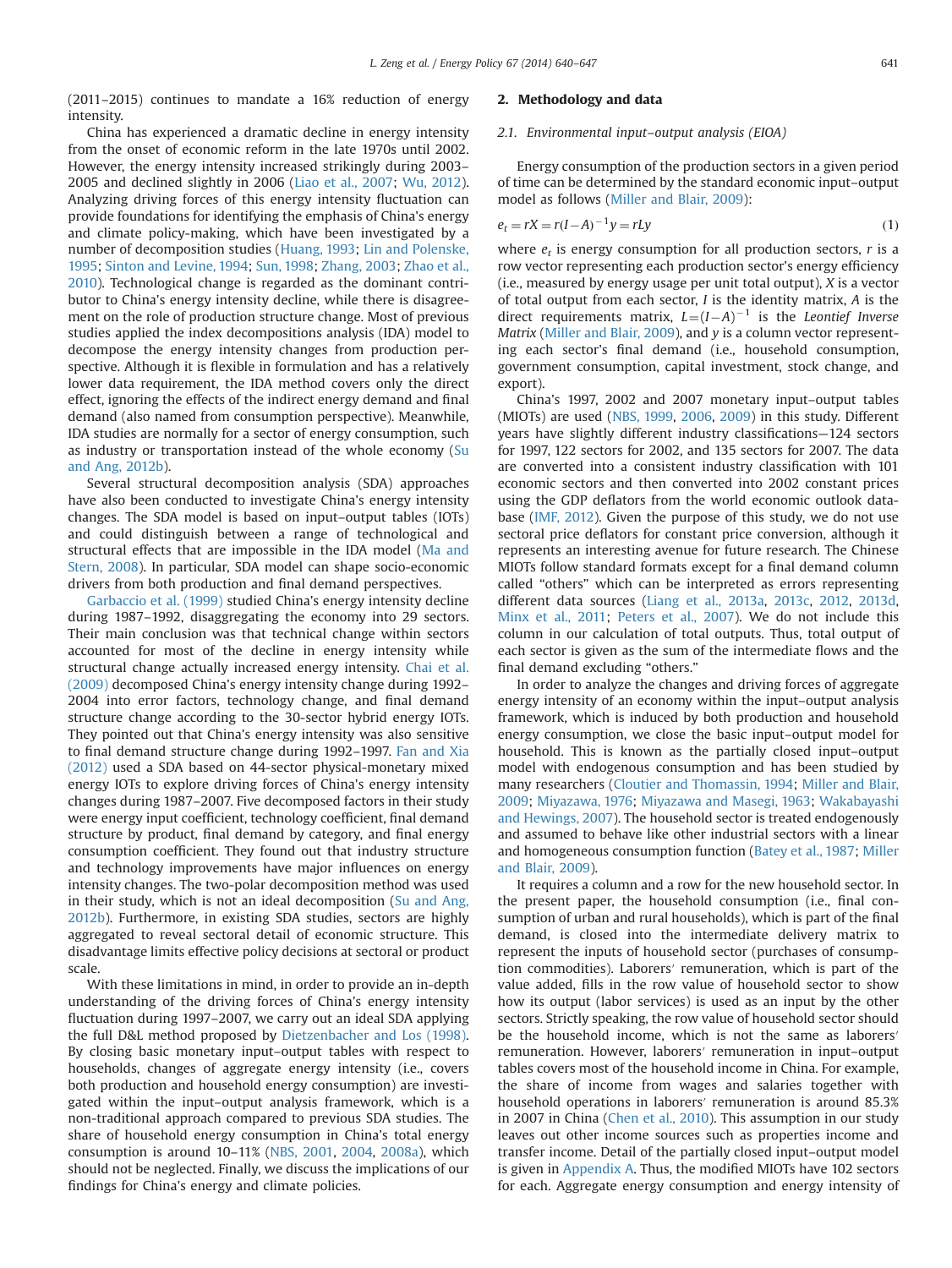<span id="page-2-0"></span>the economy can be approximated as follows:

$$
e_t^* = r^*(I - A^*)^{-1}y^* = r^*L^*y^*
$$
\n(2)

$$
e = \frac{e_t^*}{g} = r^* L^* \frac{y^*}{g}
$$
 (3)

where  $e_t^*$  is aggregate energy consumption for both production and household sectors,  $r^*$  is a vector representing each sector's energy efficiency,  $A^*$  is the new direct requirements matrix including the household sector,  $L^* = (I - A^*)^{-1}$  is the new Leontief Inverse Matrix,  $y^*$  is the new final demand vector excluding household consumption, e is the aggregate energy intensity and g represents GDP.

Furthermore, to compare impacts on China's energy intensity between domestically produced and imported products, we follow the non-competitive imports assumption, i.e. treating the imported products as different from the domestic ones ([Su and](#page-7-0) [Ang, 2013](#page-7-0)). We derive the new direct requirements matrix  $A_d^*$  and final demand vector  $y_d^*$  in which only domestic goods are included by removing imports from the direct requirements table and from final demands ([Liang et al., 2013c; Weber et al., 2008;](#page-7-0) [Xu et al.,](#page-7-0) [2011\)](#page-7-0). This method assumes that imports are used in the same proportions in each sector and each final demand category. Details can be found in [Weber et al. \(2008\)](#page-7-0). Thus, the resulted energy intensity based on these assumptions is an approximation, which can be approximated as

$$
e = \frac{r^*(I - A_d^*)^{-1}y_d^*}{g} = \frac{r^*L_d^*y_d^*}{g}
$$
(4)

The energy data are taken from China's Energy Statistical Yearbooks [\(NBS, 2001](#page-7-0), [2004](#page-7-0), [2008a\)](#page-7-0). For 1997 and 2002, the energy data are in 42-sector format, including household energy consumption, while the 2007 energy data are in 45-sector format. In principle, there are two alternatives for dealing with the incompatibility of the data. The first is to aggregate the finer IO data to the level that matches the energy consumption data, while the other is to disaggregate the energy consumption data to the level that matches the IO data ([Bouwmeester and Oosterhaven,](#page-6-0) [2013;](#page-6-0) [Lenzen, 2011;](#page-6-0) [Su et al., 2010](#page-7-0)). A concordance matrix is constructed to map the energy data to the 102 sectors according to the sector descriptions of the MIOT and energy data in our study ([Peters et al., 2007\)](#page-7-0). This procedure assumes that all economic sectors that map to one energy sector have the same sectoral energy efficiency.

## 2.2. Structural decomposition analysis

There are several socio-economic and technological factors, such as economic growth, economic structure, infrastructure investment and technology development, which affect levels of China's energy intensity in different directions and to varying degrees ([Chai et al., 2009;](#page-6-0) [Minx et al., 2011](#page-7-0)). SDA is a widely used

method to examine the relative contribution of these factors to physical flows [\(Hoekstra and van den Bergh, 2002;](#page-6-0) [Liang et al.,](#page-6-0) [2013b;](#page-6-0) [Liang and Zhang, 2011b](#page-7-0); [Wang et al., 2013;](#page-7-0) [Xu et al., 2011\)](#page-7-0).

To do so, we further decompose sectoral energy efficiency r\* to include an energy mix factor:

$$
r^* = \tau E \hat{r}^* \tag{5}
$$

where  $\tau$  is a unit row vector conformable for matrix multiplication, E is a matrix representing shares of different energy types in each sector, and the hat symbol "^" indicates a diagonal matrix with the elements of the vector on its diagonal and all other elements are zeros. Energy types here include both domestically produced primary energy (i.e., coal, crude, natural gas and electricity) and the imported energy. The final demand vector  $y_d^*$  can further be decomposed into two composition components and an overall volume component:

$$
y_d^* = y_{\text{sec}} y_{\text{cat}} g \tag{6}
$$

where  $y_{\text{sec}}$  represents shares of sectors in each final demand category,  $y_{cat}$  indicates shares of each final demand category in GDP and g represents GDP. Particularly, there are four final demand categories in both  $y_{sec}$  and  $y_{cat}$ , that is government consumption, capital investment, stock change and exports, since the households are made endogenous and imports are removed from the final demand. These two final demand categories are not included in the final demand structure  $y_{sec}$  and final demand shares  $y_{cat}$  defined in our study. Thus, the full decomposition of energy intensity e can be expressed as

$$
e = \tau E \hat{r}^* L_d^* y_{\text{sec}} y_{\text{cat}} \tag{7}
$$

Table 1 lists all the decomposition factors in this analysis. The change of energy intensity *e* from time  $t-1$  to time  $t$  can be expressed as

$$
\Delta e = \tau E_t \hat{r}^* t L_{d,t}^* y_{\text{sec},t} y_{\text{cat},t} - \tau E_{t-1} \hat{r}^* t-1 L_{d,t-1}^* y_{\text{sec},t-1} y_{\text{cat},t-1}
$$
(8)

The SDA of energy intensity changes above follows the commonly used additive identity splitting method ([Dietzenbacher and](#page-6-0) [Los, 1998\)](#page-6-0) by adding and subtracting components like  $\tau E_{t-1} \hat{r}_t^* L_{d,t}^*$  $y_{\text{sect}}y_{\text{cat},t}$  to the right-hand-side of the equation. One can rewrite the equation above by rearranging terms as

$$
\Delta e = \tau \Delta E \hat{r}_t L_t y_{\text{sec},t} y_{\text{cat},t} + \tau E_{t-1} \Delta \hat{r} L_t y_{\text{sec},t} y_{\text{cat},t} + \tau E_{t-1} \hat{r}_{t-1} \Delta L y_{\text{sec},t} y_{\text{cat},t} + \tau E_{t-1} \hat{r}_{t-1} L_{t-1} \Delta y_{\text{sec}} y_{\text{cat},t} + \tau E_{t-1} \hat{r}_{t-1} L_{t-1} y_{\text{sec},t-1} \Delta y_{\text{cat}} \tag{9}
$$

The change in aggregate energy intensity  $e$  is finally decomposed into individual contributions, or effects, from changes in each of the five variables. Each term in the right-hand-side of the equation above represents how much the change of energy intensity e is caused by the change of energy mix  $(\Delta E)$ , sectoral energy efficiency ( $\Delta \hat{r}^*$ ), production structure ( $\Delta L_d^*$ ), final demand structure among sectors ( $\Delta y_{\text{sec}}$ ), and final demand composition  $(\Delta y_{cat})$ , when keeping other variables constant.

| Table 1                        |  |
|--------------------------------|--|
| List of decomposition factors. |  |

|               | Variable Dimensions Name    |                                         | <b>Definition</b>                                                                                                                                                                      |
|---------------|-----------------------------|-----------------------------------------|----------------------------------------------------------------------------------------------------------------------------------------------------------------------------------------|
| e             | $1\times1$                  | Energy intensity                        | Energy use per unit GDP for the entire economy                                                                                                                                         |
| E             | $k \times (n+1)$            | Energy mix                              | Shares of different types of energy use in production sectors and household sector. $\bf{k}$ is the number of types of<br>energy, $\boldsymbol{n}$ is the number of production sectors |
| $\hat{r}^*$   | $(n+1)$ $\times$<br>$(n+1)$ | Sectoral energy efficiency              | Diagonal matrix representing energy efficiencies in production sectors and household sector measured by energy<br>use per unit output                                                  |
| $L_d^*$       | $(n+1)$ $\times$<br>$(n+1)$ | Production structure                    | Leontief Inverse Matrix representing production structure of the economy                                                                                                               |
| $y_{\rm sec}$ | $(n+1) \times m$            | Final demand structure<br>among sectors | Shares of sectors in each final demand category. $\boldsymbol{m}$ is the number of final demand categories                                                                             |
| <b>V</b> cat  | $m \times 1$                | Final demand composition                | Shares of each final demand category in GDP                                                                                                                                            |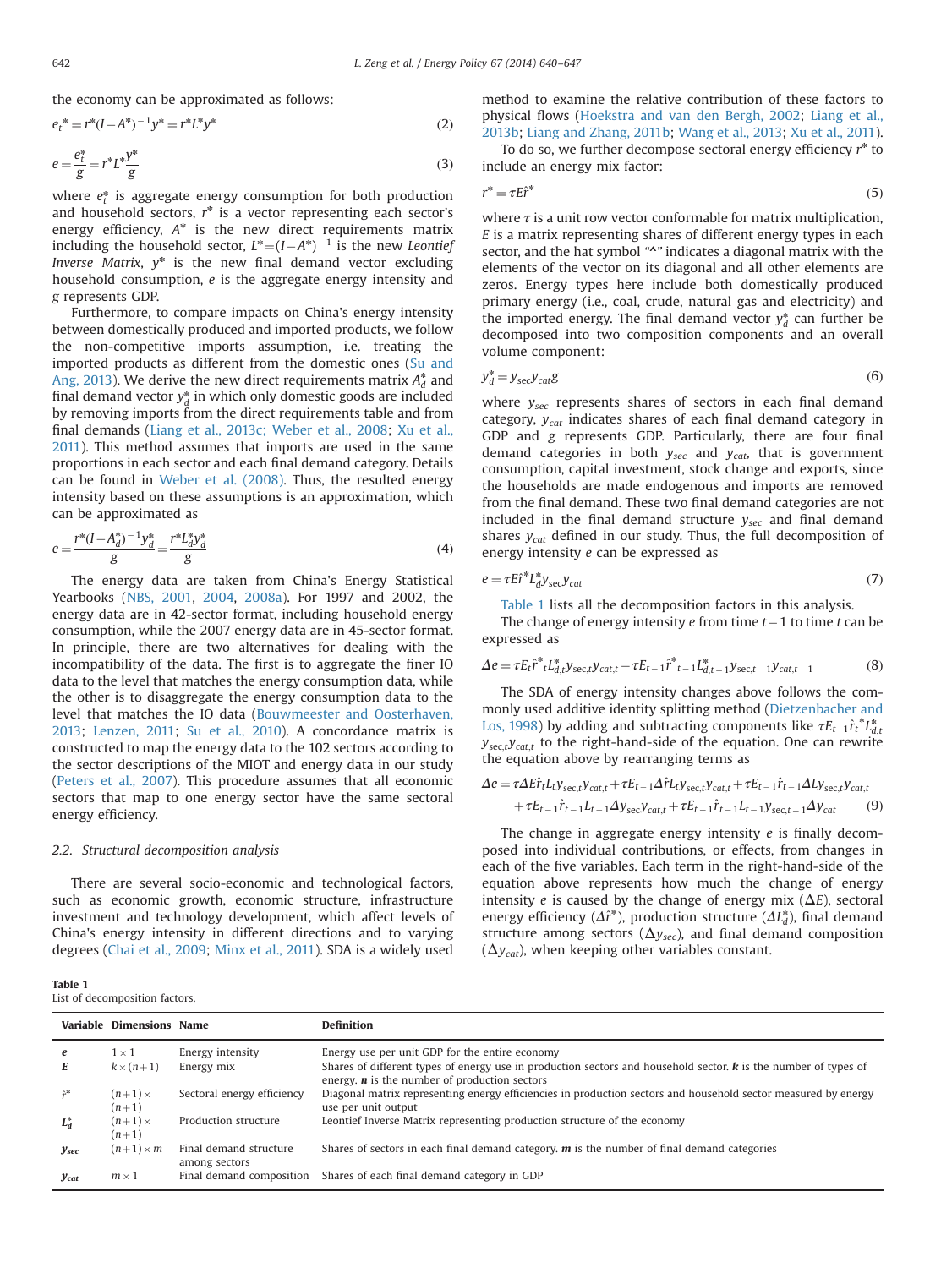Note that the particular decomposition form presented above is not unique, as one can derive a number of alternative decomposition forms using the same method, such as

$$
\Delta e = \tau \Delta E \tilde{r}_{t-1}^* L_{d,t-1}^* y_{\text{sec},t-1} y_{cat,t-1} + \tau E_t \hat{H}^* L_{d,t-1}^* y_{\text{sec},t-1} y_{cat,t-1} + \tau E_t \hat{r}_t^* \Delta L_d^* y_{\text{sec},t-1} y_{cat,t-1} + \tau E_t \hat{r}_t^* L_{d,t}^* \Delta y_{\text{sec}} y_{cat,t-1} + \tau E_t \tilde{r}_t^* L_{d,t}^* y_{\text{sec},t} \Delta y_{cat}
$$
(10)

All alternative decomposition forms are equivalently valid. This is the so-called non-uniqueness problem in SDA [\(Rose and Casler,](#page-7-0) [1996](#page-7-0)). The number of possible decomposition forms equals to the permutations of all variables. In this case, there are  $5! = 120$ different but equally valid decomposition forms. No individual decomposition form is theoretically preferred. In particular, the original decomposition form and last one presented as Eqs. [\(9](#page-2-0)) and (10) above are referred as polar decompositions as they follow the original order of variables either from left to right or from right to left.

A common practice in SDA to address the non-uniqueness problem is to use the full D&L method which takes the average of the decomposition results of all possible decomposition forms [\(De](#page-6-0) [Haan, 2001](#page-6-0); [Dietzenbacher and Los, 1998](#page-6-0); [Hoekstra and van den](#page-6-0) [Bergh, 2002](#page-6-0)). This research follows the common practice. In addition, we also report the range of decomposition results from all the 120 possible forms and discuss the sensitivities of results.

From the consumption perspective, we also allocate the energy intensity changes during 1997–2007 to the four final demand categories, and break down the changes by sectors.

## 3. Results

n

### 3.1. Contributions of drivers to energy intensity changes

Fig. 1 describes the changes of China's energy intensity and total energy consumption in 1997, 2002 and 2007. Between 1997 and 2002, total energy consumption in China increased by only 7.1% from 1227 million tons of standard coal equivalent (mtce) to 1368 mtce, while energy intensity declined dramatically by 31.8% from 1.65 to 1.12 t of standard coal equivalent (tce)/10,000 Yuan.

In 2003, 2004 and 2005, the elasticity coefficients of energy consumption in China were 1.53, 1.59 and 1.02 respectively [\(NBS,](#page-7-0) [2008a\)](#page-7-0), leading to a significant increase in the total energy consumption during 2002–2007. The amount was 2490 mtce in 2007, almost twice of that in 2002. As a result, the energy intensity increased by 6.2% from 2002 to 2007, which reversed the longterm declining trend since the late 1970s.

Fig. 2 presents the SDA results. Focusing on the entire period of 1997–2007, sectoral efficiency improvements contributed most, about 49.5%, to the overall energy intensity decline by keeping other factors constant, which was consistent with previous studies ([Liao et al., 2007;](#page-7-0) [Ma and Stern, 2008](#page-7-0); [Zhang, 2003](#page-7-0)). This was



Fig. 1. China's energy intensity and total energy consumption in 1997, 2002 and 2007. (Sources: calculations based on ([IMF, 2012;](#page-6-0) [NBS, 2001,](#page-7-0) [2004](#page-7-0), [2008a](#page-7-0)), the GDP data are converted into 2002 constant price).



Fig. 2. Contribution of driving forces to the energy intensity fluctuation in China from 1997 to 2007. The dashed red line shows the percentage change in energy intensity from 1997 to 2007 ( $-27.5%$ ). Other solid colored lines represent the contribution to energy intensity fluctuation from sectoral energy efficiency improvements (dark blue, 49.5%), production structure (orange, 6.9%), final demand structure (light blue,  $-1.5%$ ), final demand composition (purple, 16.6%) and energy mix (pink, 0.0%). (For interpretation of the references to color in this figure caption, the reader is referred to the web version of this paper.)



Fig. 3. Change of shares of each final demand category in total final demand (the shares do not add up to 1, since households are made endogenous).

mainly due to the extensive application of energy-saving technologies and the advancement of management level. However, the effect of sectoral efficiency improvement on energy intensity decline was less notable and had been offset by that of economic structure change during 2002–2007.

By contrast, changes in final demand category composition caused a 16.6% increase of energy intensity during the period 1997–2007, if other factors remained constant. It also made the largest contribution to China's energy intensity increase during 2002–2007. Change in shares of the four final demand categories in total final demand (GDP) is shown in Fig. 3. Continually rising proportion of capital investment and export contributed most to this change, indicating that these two factors had a great effect on energy intensity fluctuation in the study period. Even though capital investment remained the largest part in total final demand, the share of export grew more rapidly compared to other final demands, which accounted for 35.9% of China's GDP in 2007, more than 1.6 times of that in 1997.

The contribution of changing production structure varied in different time periods. From 1997 to 2002, thanks to the significant adjustment of industrial structure, it would lead to a 2.4% decline in total energy intensity if holding all other factors constant. However, it had emerged as the second largest driver of China's energy intensity increase during 2002–2007. Similarly, it was also a new major  $CO<sub>2</sub>$  emission driver observed in previous studies ([Guan et al., 2009](#page-6-0); [Minx et al., 2011](#page-7-0)). This structure change mainly arose from a shift to more energy-intensive industries,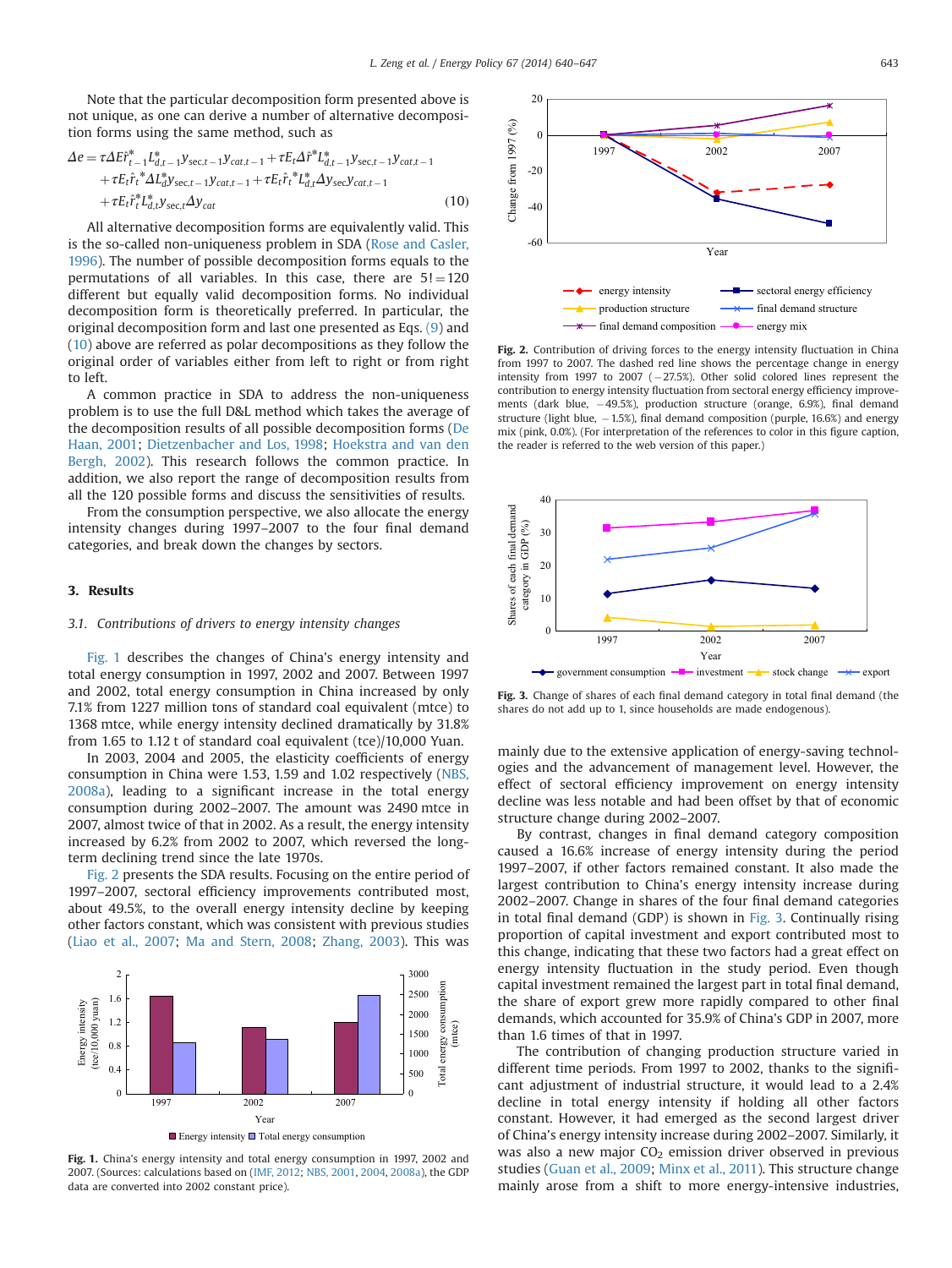especially heavy manufacturing industries [\(Liang et al., 2013b\)](#page-6-0). Compared with that in 2002, the proportion of secondary industry in GDP grew to 48.6% in 2007 (3.8% higher), while the proportions of the primary industry and third industry were down to 11.3% (2.4% lower) and 40.1% (1.4% lower), respectively ([NBS, 2008b\)](#page-7-0). Manufacturing were the fastest-expanding sectors, the share of which in China's GDP was 31.4% in 2002 and climbed up to 36.3% by 2007 [\(NBS, 2006](#page-7-0), [2009](#page-7-0)). In particular, heavy manufacturing sectors named nonferrous metals smelting and pressing, nonmetallic mineral products, and ferrous metals smelting and pressing grew most rapidly. Energy consumption of these three sectors in 2007 was almost twice of that in 2002 [\(NBS, 2008a](#page-7-0)). Moreover, the accelerating process of industrialization and urbanization in China has resulted in energy-intensive products expanding recently. For example, 182.4 million tons of steel was produced in 2002. However, this figure jumped to 489.3 million in 2007. The output of iron and cement rose by 178.9% and 87.7% during 2002–2007, respectively ([NBS, 2008b\)](#page-7-0).

Final demand structure reflects the different consuming favorites of society to the products with different energy consumption, which has a direct impact on energy intensity. All else being equal, its change would firstly promote a slight rise of energy intensity during 1997–2002, and then lead to a fall by 3.5% during 2002– 2007. The trend was similar to previous studies, but to a lesser extent [\(Chai et al., 2009\)](#page-6-0). Energy mix was a relatively weak factor and in fact had little effect on China's energy intensity fluctuation during 1997–2007.

# 3.2. Allocation of energy intensity changes to final demand categories

From the consumption perspective, Table 2 shows an allocation of the energy intensity fluctuation to separate final demand categories. From 1997 to 2007, more than half of the energy intensity decline (0.23 tce /10,000 Yuan) was due to capital investment, while another 0.10 tce /10,000 Yuan or 22.2% of the decline was due to government expenditure. A 0.07 tce /10,000 Yuan (14.9%) was triggered by stock change, and the remaining 0.06 tce/10,000 Yuan (12.5%) was due to exports.

Though capital investment was the major driver for China's energy intensity fluctuation during 1997–2007, its contribution varied in different time periods. From 1997 to 2002, it made the largest contribution to the decline in China's energy intensity among the four final demand categories. Of the 0.28 tce /10,000 Yuan energy intensity decline triggered by capital investment, 82.4% was from construction activities, followed by two manufacturing sectors named special purpose machinery and other transport equipment. However, growing investment demand for construction and heavy manufacturing sectors caused an increase in energy intensity during 2002–2007. 41.3% of the energy intensity increase associated with capital investment was related to construction, and another 23.0% and 20.7% were caused by manufacturing of automobiles and general purpose machinery, respectively.

The export became the most important driver for the increase in China's energy intensity during 2002–2007, compared to the

## Table 2

Allocation of energy intensity fluctuation to separate final demand categories during 1997–2007 (units: tce /10,000 Yuan).

| <b>Final demand category</b>                                           | 1997-2002                                | 2002-2007                          | 1997-2007                                |
|------------------------------------------------------------------------|------------------------------------------|------------------------------------|------------------------------------------|
| Capital investment<br>Government consumption<br>Stock change<br>Export | $-0.28$<br>$-0.05$<br>$-0.05$<br>$-0.14$ | 0.05<br>$-0.05$<br>$-0.02$<br>0.09 | $-0.23$<br>$-0.10$<br>$-0.07$<br>$-0.05$ |
| Total                                                                  | $-0.52$                                  | 0.07                               | $-0.45$                                  |

#### Table 3

Top sectors responsible for the energy intensity increase triggered by exports during 2002–2007.

| <b>Sector</b>                                               | Percentage     |
|-------------------------------------------------------------|----------------|
| Smelting and pressing of steel                              | $33.5^{\circ}$ |
| Manufacture of computer                                     | 10.5           |
| Manufacture of other electronic and communication equipment | 10.0           |
| Manufacture of special purpose machinery                    | 8.9            |
| Manufacture of metal products                               | 8.4            |
| Manufacture of electronic component                         | 7.1            |
| Manufacture of knitted fabric and its products              | 6.2            |
| Manufacture of basic chemical raw materials                 | 6.1            |
| Household electric appliances                               | 6.0            |

<sup>a</sup> The figures are expressed as a percentage of the energy intensity increase triggered by exports (all sectors add to 100%).

other final demand categories. Table 3 illustrates top sectors responsible for the energy intensity increase triggered by exports during 2002–2007. Smelting and pressing of steel resulted in about one-third of export-related energy intensity increase. Electronic products and machinery production were the remaining large contributors. China has now become the largest exporter in the world ([UNSD, 2012\)](#page-7-0). Not only the gross volume of exports was growing, their composition was also changing. While the demands for typical export commodities (such as toys, textiles and electronic devices) remained strong, demands for energy-intensive and capital-intensive products were also expanding rapidly. For example, the export of rolled steel increased more than 10-fold during 2002–2007. Exports for aluminum products grew from 188.7 in 2002 to 1853.4 thousand tons in 2007 [\(NBS, 2008a\)](#page-7-0).

## 4. Policy implications

## 4.1. Promoting technology innovation

Sectoral efficiency improvement is confirmed as the dominant contributor to China's energy intensity decline. However, efficiency savings have not been able to keep pace with the rapid energy consumption growth in recent years. In fact, nearly half of the production sectors had less notable efficiency improvements during 2002–2007. For example, energy efficiency of mining and washing of coal sector improved by only 7.0% while its energy consumption almost doubled during 2002–2007.

Chinese government has recently proposed a goal of doubling its 2010 GDP and per capita income by 2020. The rapid economic growth and speeding up of industrialization and urbanization will lead to an increase in total energy consumption in the near future. Strengthening the process of technological innovation would play a key role to improve China's sectoral energy efficiency. Possible measures may include using energy-efficient machinery and equipment, recovering waste heat, and so on.

Adjusting energy structure is also considered as an effective way to reduce energy intensity. However, the factor of energy mix contributes little to China's energy intensity changes in the study period. China's energy resource endowment determines its coalbased energy structure in the long run, and it is impossible to decrease the proportion of coal consumption dramatically in the near future. In order to save energy and reduce energy intensity, it would be desirable to adopt comprehensive measures to enhance the share of cleaner fossil fuels such as natural gas and promote renewable energy in energy supply mix. In particular, developing renewable energy to become a significant part of China's energy supply mix is important and promising, as it will not only provide non-fossil-based energy to meet increasing demands, but also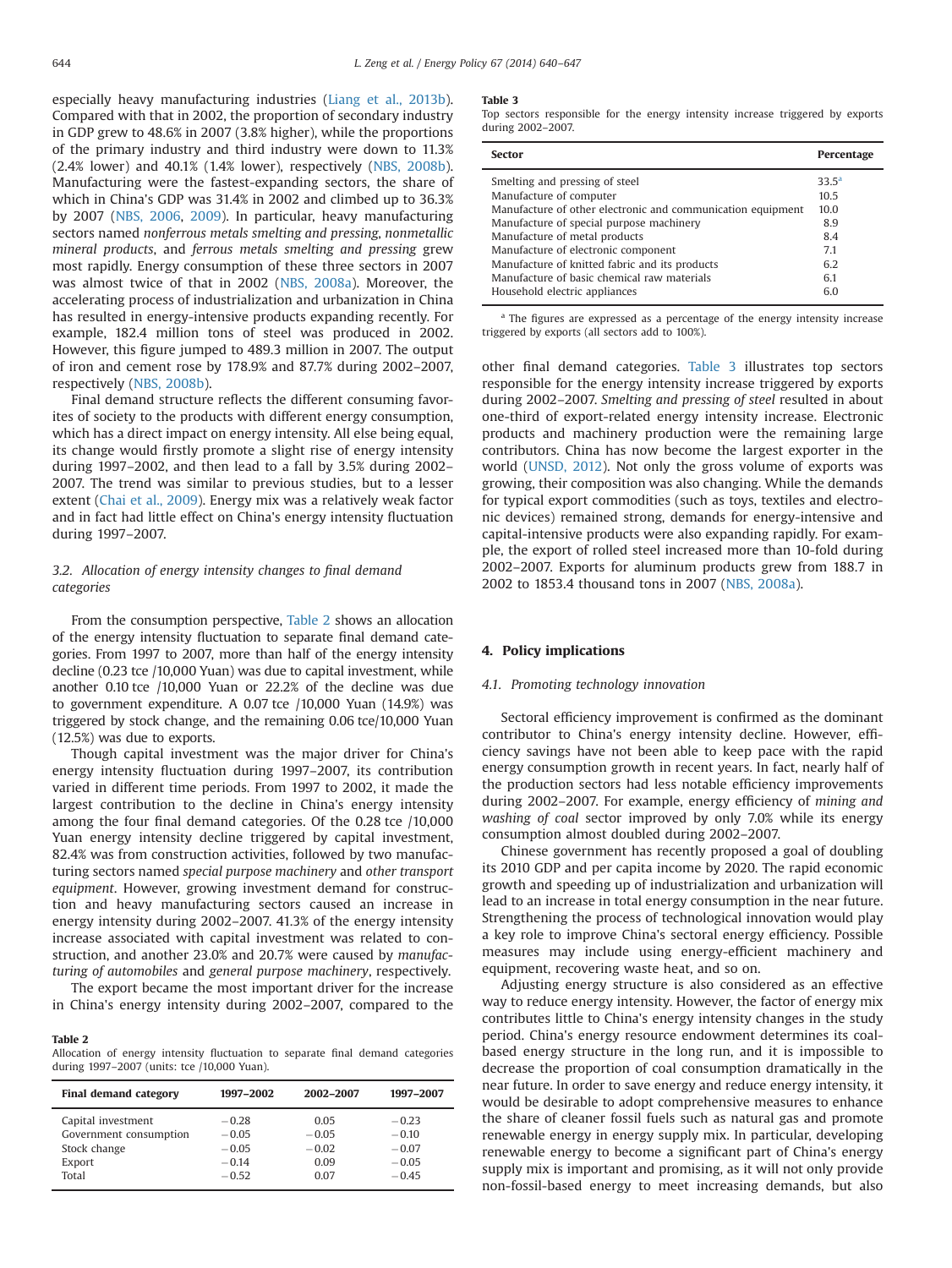<span id="page-5-0"></span>drive efficiency improvement in traditional energy sectors through competition.

Efficiency improvement alone is unlikely to stabilize or reduce energy intensity in the context of our study. In order to meet the targets of reducing energy intensity in the 12th Five Year Plan and in a long term, the government should rely on not only technology development and efficiency improvement, but also structure changes in production and consumption.

## 4.2. Optimizing production structure

China's production structure change emerged as the second largest driver of China's energy intensity increase during 2002– 2007, indicating the potential of decreasing energy intensity by optimizing the production structure. The adjustment of production structure should focus on encouraging energy-efficient and low-carbon industries and controlling energy-intensive industries. Industries that previously experienced rapid development should be regulated to avoid surplus production, such as the construction material industry and the metallurgy industry. China should also continue the effort of phasing out outdated technologies in energy-intensive industries.

## 4.3. Greening final demand structure

Since exports is the largest driver of China's energy intensity increase from the consumption perspective, in order to curb excessive growth of exports and rationalize export structure, products with high level of embodied energy such as steel and aluminum should be discouraged.

Extensive capital formation for construction and heavy manufacturing in China is likely to continue. Material use efficiency in construction should be improved to avoid high energy consumption from upstream sectors such as steel, cement, and glass. Stringent building standards should be put in place and greenarchitecture should be promoted. Chinese government should also restrict other high energy-consuming fixed investment activities.

In addition, the energy intensity of endogenous household consumption sector increased by 6.2% from 2002 to 2007, mainly due to increasing energy consumption and population migration brought by rapid urbanization [\(Minx et al., 2011\)](#page-7-0). Chinese government should pay more attention to energy use in household consumption, such as encouraging lifestyle changes, promoting green labeling in consumer products, and promoting energyefficient appliances.

# 4.4. Adopting integrated policy making

There are interactions among various policies targeting reducing energy intensity, as a particular policy can potentially lead to unintended environmental consequences, but also co-benefit opportunities throughout supply chain linkages [\(Liang et al.,](#page-7-0) [2013c;](#page-7-0) [Liang and Zhang, 2011a\)](#page-7-0). Various policies aiming at reducing energy intensity should be comprehensively evaluated and integrated to minimize the cost of policy implementation, which may need a "Leading Group" formed at the uppermost level of the government [\(Liang et al., 2013c\)](#page-7-0).

## 5. Uncertainty analysis

The inherent uncertainties of the EIOA method mainly come from time-lag, the assumption of linear relationships between sectors, and the assumption of homogeneous products in each sector. Implications of these uncertainties to EIOA results have been extensively discussed [\(Huang, 1993](#page-6-0); [Lenzen, 2000;](#page-6-0) [Liang and](#page-7-0) [Zhang, 2013;](#page-7-0) [Weisz and Duchin, 2006](#page-7-0)).

Three aggregation issues exist in SDA studies, namely sector aggregation, spatial aggregation, and temporal aggregation. Choice of the level of sector aggregation is dictated by economic and energy data availability. A higher level of sector disaggregation is to be preferred when data availability is not an issue, which can retain full information of data and enhance policy decisions at sectoral scale [\(Lenzen, 2011](#page-6-0); [Su et al., 2010\)](#page-7-0). Spatial aggregation means geographical area for which data are presented. For big countries with uneven geographical economic developments such as China, SDA studies using regional level data are better in capturing the true situation when compared to those using national level data ([Su and Ang, 2010\)](#page-7-0). The temporal aggregation issue is about making choices in terms of time periods. It is found that decomposition studies using shorter time period lengths provide valuable information about the path taken by each effect over time [\(Su and Ang, 2012a](#page-7-0)).

There are also different assumptions for imports and exports when performing the SDA studies. In the present study, we follow



in each box represent median values of each factor's contribution, with top lines as the 75th percentiles and bottom lines as the 25th percentiles. Solid triangles in each box represent average values of each factor's contribution. The end of whiskers represents minimum and maximum values of each output variable. (a) 1997-2002 and (b) 2002-2007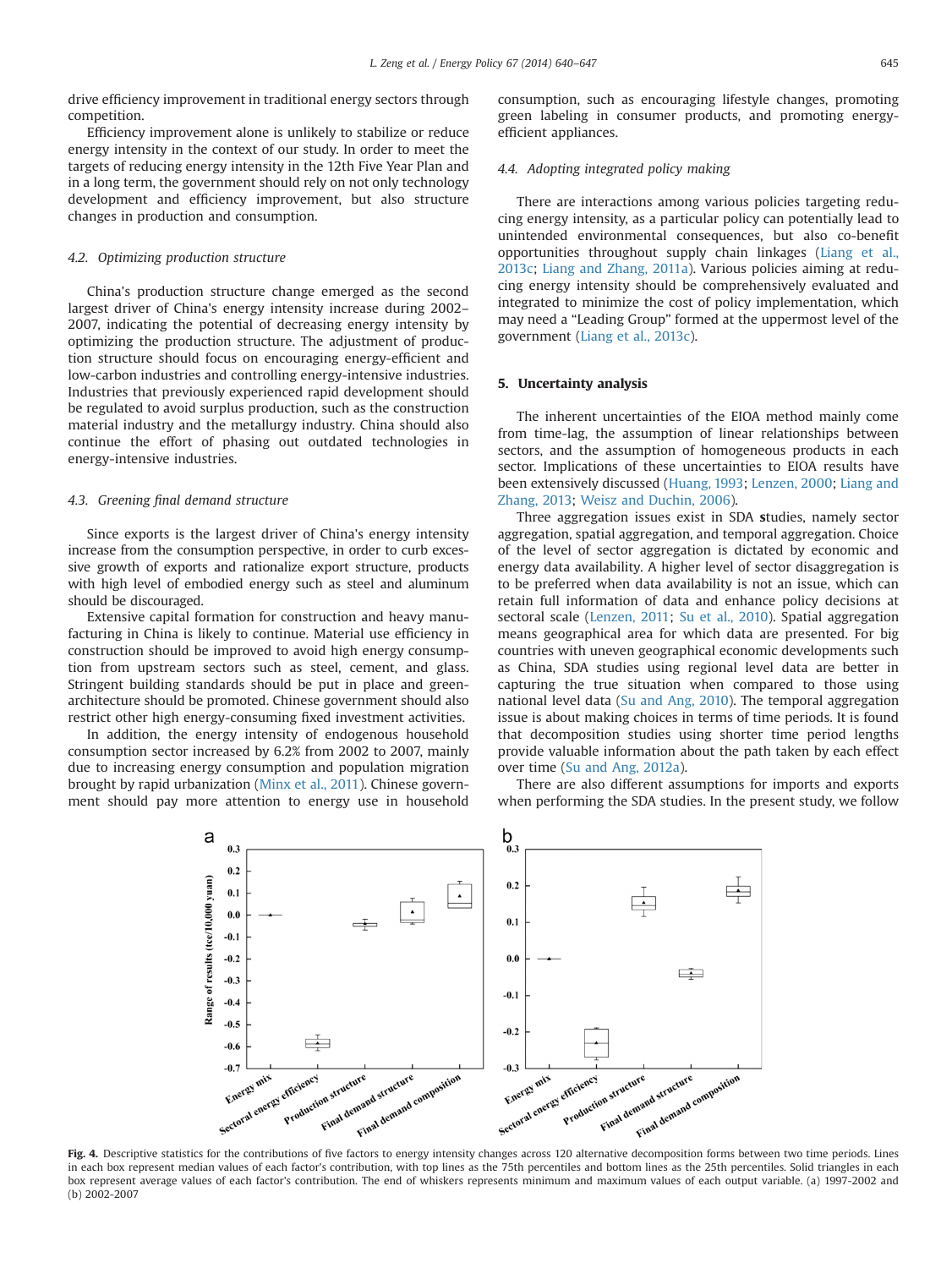<span id="page-6-0"></span>the non-competitive imports assumption and the uniform export assumption (i.e., assume the same input structures for processing and normal exports)[\(Su and Ang, 2013](#page-7-0); [Su et al., 2013\)](#page-7-0). Choice of the imports and exports assumption will have impact on decomposition results, which should not be neglected, especially when focusing on the energy consumption and related  $CO<sub>2</sub>$  emissions embodied in international trade.

A full D&L decomposition method was applied in our research using the average of all 120 equivalent exact decomposition forms to achieve ideal decomposition. However, this method is cumbersome when the number of decomposition factors is large (Dietzenbacher and Los, 1998; [Seibel, 2003](#page-7-0)). To overcome this problem, some approximate D&L techniques have been proposed, such as by taking the average of the two polar decompositions (Dietzenbacher and Los, 1998) or of any pair of "mirror image" decompositions (De Haan, 2001). These approximate D&L techniques fail the factor-reversal test and are therefore not ideal. Other ideal SDA methods like LMDI (i.e., logarithmic mean Divisia index) is preferred in this situation due to its relative simple formulae ([Su](#page-7-0) [and Ang, 2012b](#page-7-0)).

The descriptive statistics for the individual contribution of five factors (i.e., energy mix, sectoral energy efficiency, production structure, final demand structure among sectors, and final demand composition) to the energy intensity fluctuation across 120 alternative decomposition forms are presented in [Fig. 4](#page-5-0). Even though we find a large range in our results across all possible decomposition forms, the observed effects remain prominent in all cases.

# 6. Conclusions

By closing the input–output model with respect to households, we conducted structural decomposition analysis to investigate underlying drivers of China's energy intensity fluctuation during 1997–2007. Results show that sectoral energy efficiency improvements contributed the most to the decline of the aggregate energy intensity between 1997 and 2007. The increase in China's energy intensity during 2002–2007 was instead explained by changes in final demand composition and production structure. The change in final demand composition was mainly due to increasing share of exports. The change in production structure was mainly caused by the expanding of energy-intensive industries. China's energy intensity was not sensitive to the changes of final demand structure and energy mix in the study period. From the consumption perspective, growing exports of energy-intensive products such as steel, and increasing infrastructure demands for construction activities and heavy manufacturing industries explained the majority of energy intensity increase during 2002–2007.

In order to achieve the targets of reducing energy intensity in the 12th FYP and in the long term, apart from turning to efficiency improvement and technical progress, Chinese government should pay more attention to the adjustment of production structure and the guidance of the final demand consumption. In addition, various policies aiming at reducing energy intensity should be comprehensively evaluated and integrated to minimize the cost of policy implementation.

## Acknowledgments

The work is supported by the Visiting Doctoral Foundation of Tsinghua University. M.X. and S.L. acknowledges the support from the University of Michigan/Shanghai Jiao Tong University Research Collaboration Program. S.L. also thanks the support of Dow Sustainability Fellowship.

## Appendix A. Partially closed input–output model

According to Miyazawa's formulation [\(Miyazawa, 1976\)](#page-7-0), the basic structure of the partially closed input–output model with endogenous consumption is as follows:

$$
\begin{bmatrix} A & h^c \ h^r & 0 \end{bmatrix} \begin{bmatrix} X \\ x_{n+1} \end{bmatrix} + \begin{bmatrix} y^{\sim} \\ y_{n+1}^* \end{bmatrix} = \begin{bmatrix} X \\ x_{n+1} \end{bmatrix}
$$

where  $A = (a_{ij})_{n \times n}$  is the direct requirements matrix,  $X = (x_i)_{n \times 1}$  is a vector of total outputs of industrial sectors,  $x_{n+1}$  is the total household income,  $\tilde{y}$  is a vector of final demands other than household consumption,  $y_{n+1}^*$  is the exogenous income of the household sector,  $h^c = (h_i^c)_{n \times 1}$  is a vector of consumption coefficients,  $h^r = (h_j^r)_{1 \times n}$  is a vector of labor input coefficients. The consumption coefficient  $h_i^c$  is defined as  $h_i^c = y_i^c / x_{n+1}$ , where  $y_i^c$  is the commodity of sector i consumed by the household sector. The labor input coefficient is defined as  $h_j^r = w_j/x_j$ , where  $w_j$  represents the income of the household sector earned from sector j.

### Appendix B. Supplementary materials

Supplementary data associated with this article can be found in the online version at [http://dx.doi.org/10.1016/j.enpol.2013.11.053.](http://dx.doi.org/10.1016/j.enpol.2013.11.053)

## References

- [Batey, P.W.J., Madden, M., Weeks, M.J., 1987. Household income and expenditure in](http://refhub.elsevier.com/S0301-4215(13)01183-X/sbref1) [extended input-output models: a comparative theoretical and empirical](http://refhub.elsevier.com/S0301-4215(13)01183-X/sbref1) [analysis. J. Reg. Sci. 27, 341](http://refhub.elsevier.com/S0301-4215(13)01183-X/sbref1)–356.
- [Bouwmeester, M., Oosterhaven, J., 2013. Speci](http://refhub.elsevier.com/S0301-4215(13)01183-X/sbref2)fication and aggregation errors in environmentally extended input–[output models. Environ. Resour. Econ., 1](http://refhub.elsevier.com/S0301-4215(13)01183-X/sbref2)–29.
- [Chai, J., Guo, J.E., Wang, S.Y., Lai, K.K., 2009. Why does energy intensity](http://refhub.elsevier.com/S0301-4215(13)01183-X/sbref3) fluctuate in [China? Energy Policy 37, 5717](http://refhub.elsevier.com/S0301-4215(13)01183-X/sbref3)–5731.
- Chen, Q., Dientzenbacher, E., Los, B., Yang, C., 2010. Partially endogenized consumption: a new method to incorporate the household sector into input-Output models. In: The Eighteenth International Input-Output Conference, Sydney.
- [Cloutier, M., Thomassin, P.J., 1994. Closing the canadian input-output model:](http://refhub.elsevier.com/S0301-4215(13)01183-X/sbref4) [homogenous vs non-homogenous household sector speci](http://refhub.elsevier.com/S0301-4215(13)01183-X/sbref4)fications. Am. J. Agric.
- [Econ. 76, 1267](http://refhub.elsevier.com/S0301-4215(13)01183-X/sbref4)–1268. [De Haan, M., 2001. A structural decomposition analysis of pollution in the nether](http://refhub.elsevier.com/S0301-4215(13)01183-X/sbref5)[lands. Econ. Syst. Res. 13, 181](http://refhub.elsevier.com/S0301-4215(13)01183-X/sbref5)–196.
- [Dietzenbacher, E., Los, B., 1998. Structural decomposition techniques: sense and](http://refhub.elsevier.com/S0301-4215(13)01183-X/sbref6) [sensitivity. Econ. Syst. Res. 10, 307](http://refhub.elsevier.com/S0301-4215(13)01183-X/sbref6)–324.
- [Fan, Y., Xia, Y., 2012. Exploring energy consumption and demand in China. Energy](http://refhub.elsevier.com/S0301-4215(13)01183-X/sbref7) [40, 23](http://refhub.elsevier.com/S0301-4215(13)01183-X/sbref7)–30.
- [Garbaccio, R.F., Ho, M.S., Jorgenson, D.W., 1999. Why has the energy-output ratio](http://refhub.elsevier.com/S0301-4215(13)01183-X/sbref8)
- [fallen in China? Energy J. 20, 63](http://refhub.elsevier.com/S0301-4215(13)01183-X/sbref8)–91. [Gregg, J.S., Andres, R.J., Marland, G., 2008. China: emissions pattern of the world](http://refhub.elsevier.com/S0301-4215(13)01183-X/sbref9) leader in CO<sub>2</sub> [emissions from fossil fuel consumption and cement production.](http://refhub.elsevier.com/S0301-4215(13)01183-X/sbref9) [Geophys. Res. Lett., 35.](http://refhub.elsevier.com/S0301-4215(13)01183-X/sbref9)
- [Guan, D., Liu, Z., Geng, Y., Lindner, S., Hubacek, K., 2012. The gigatonne gap in](http://refhub.elsevier.com/S0301-4215(13)01183-X/sbref10) [China's carbon dioxide inventories. Nat. Clim. Change 2, 672](http://refhub.elsevier.com/S0301-4215(13)01183-X/sbref10)–675.
- [Guan, D., Peters, G.P., Weber, C.L., Hubacek, K., 2009. Journey to world top emitter:](http://refhub.elsevier.com/S0301-4215(13)01183-X/sbref11) an analysis of the driving forces of China's recent  $CO<sub>2</sub>$  [emissions surge.](http://refhub.elsevier.com/S0301-4215(13)01183-X/sbref11) [Geophys. Res. Lett., 36.](http://refhub.elsevier.com/S0301-4215(13)01183-X/sbref11)
- [Hoekstra, R., van den Bergh, J., 2002. Structural decomposition analysis of physical](http://refhub.elsevier.com/S0301-4215(13)01183-X/sbref12) fl[ows in the economy. Environ. Resour. Econ. 23, 357](http://refhub.elsevier.com/S0301-4215(13)01183-X/sbref12)–378.
- [Huang, J., 1993. Industry energy use and structural change: a case study of The](http://refhub.elsevier.com/S0301-4215(13)01183-X/sbref13) [People's Republic of China. Energy Econ. 15, 131](http://refhub.elsevier.com/S0301-4215(13)01183-X/sbref13)–136.
- IEA, 2013. IEA Statistics. International Energy Agency, Paris 〈[http://www.iea.org/](http://www.iea.org/statistics/statisticssearch/) [statistics/statisticssearch/](http://www.iea.org/statistics/statisticssearch/)〉.
- IMF, 2012. World Economic Outlook Database April 2012. International Monetary Fund, 〈[http://www.imf.org/external/pubs/ft/weo/2012/01/weodata/weoselser.](http://www.imf.org/external/pubs/ft/weo/2012/01/weodata/weoselser.aspx?c=558%2c564%2c853%2c566%2c862%2c924%2c813%2c524%2c578%2c537%2c866%2c869%2c846%2c582&t=14) aspx?c=[558%2c564%2c853%2c566%2c862%2c924%2c813%2c524%2c578%2c537%](http://www.imf.org/external/pubs/ft/weo/2012/01/weodata/weoselser.aspx?c=558%2c564%2c853%2c566%2c862%2c924%2c813%2c524%2c578%2c537%2c866%2c869%2c846%2c582&t=14) [2c866%2c869%2c846%2c582](http://www.imf.org/external/pubs/ft/weo/2012/01/weodata/weoselser.aspx?c=558%2c564%2c853%2c566%2c862%2c924%2c813%2c524%2c578%2c537%2c866%2c869%2c846%2c582&t=14)&t=[14](http://www.imf.org/external/pubs/ft/weo/2012/01/weodata/weoselser.aspx?c=558%2c564%2c853%2c566%2c862%2c924%2c813%2c524%2c578%2c537%2c866%2c869%2c846%2c582&t=14)〉.
- [Lenzen, M., 2000. Errors in conventional and input-output-based life-cycle inven](http://refhub.elsevier.com/S0301-4215(13)01183-X/sbref15)[tories. J. Ind. Ecol. 4, 148.](http://refhub.elsevier.com/S0301-4215(13)01183-X/sbref15)
- [Lenzen, M., 2011. Aggregation versus disaggregation in input-output analysis of the](http://refhub.elsevier.com/S0301-4215(13)01183-X/sbref16) [environment. Econ. Syst. Res. 23, 73](http://refhub.elsevier.com/S0301-4215(13)01183-X/sbref16)–89.
- [Liang, S., Liu, Z., Xu, M., Zhang, T., 2013a. Waste oil derived biofuels in China bring](http://refhub.elsevier.com/S0301-4215(13)01183-X/sbref17) [brightness for global GHG mitigation. Bioresour. Technol. 131, 139](http://refhub.elsevier.com/S0301-4215(13)01183-X/sbref17)–145.
- [Liang, S., Xu, M., Liu, Z., Suh, S., Zhang, T., 2013b. Socioeconomic drivers of mercury](http://refhub.elsevier.com/S0301-4215(13)01183-X/sbref18) [emissions in China from 1992 to 2007. Environ. Sci. Technol. 47, 3234](http://refhub.elsevier.com/S0301-4215(13)01183-X/sbref18)–3240.